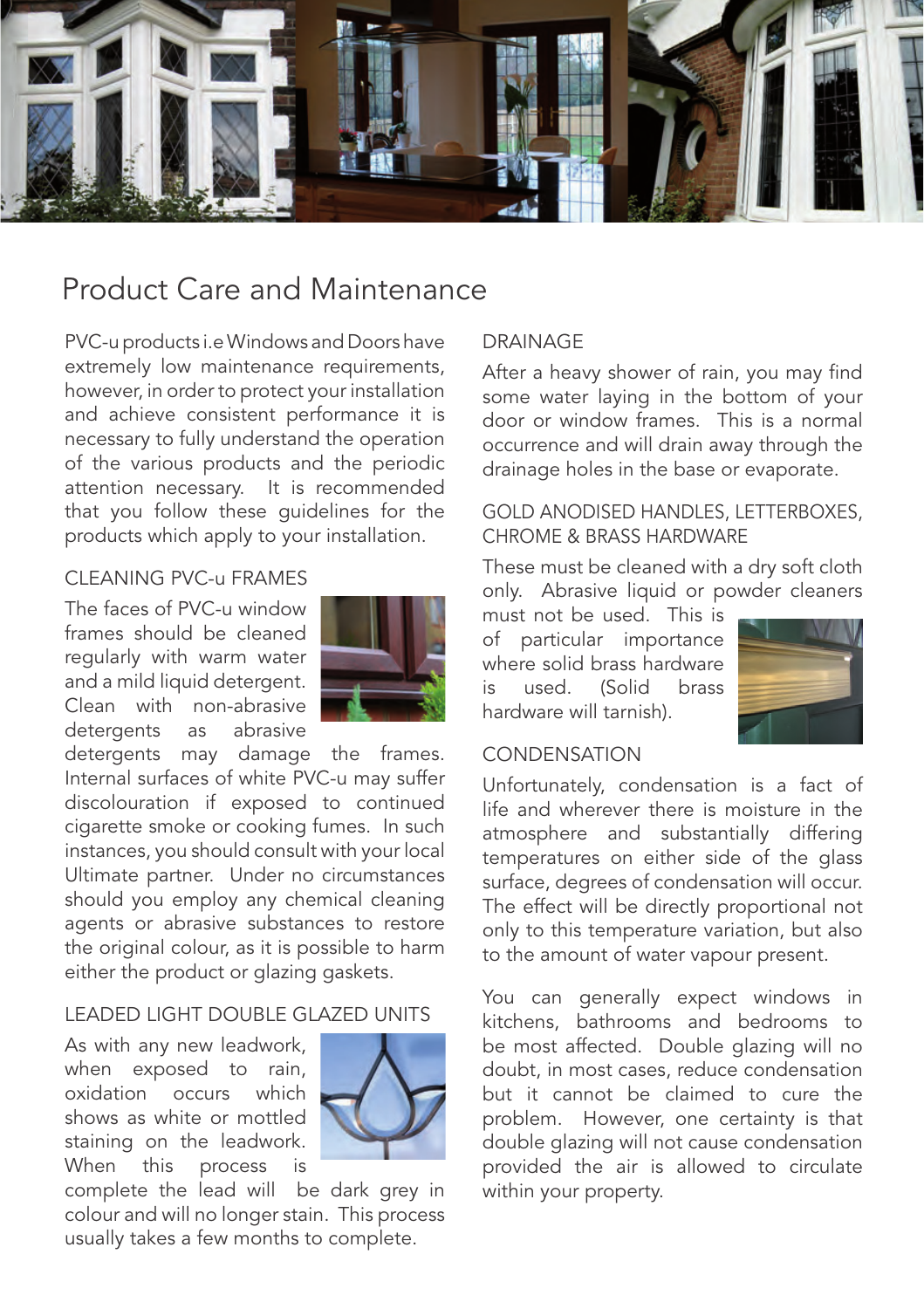

## CASEMENT WINDOWS

# PUSH BUTTON LOCKING HANDLES

Key locking handles must not be forced open without the key release, otherwise permanent damage will occur. To open window turn key to unlock, push button



in, turn handle and push to open. To close, pull window shut, turn handle down, and turn key to lock.

# SHOOT BOLT LOCKING

It must be clearly understood that windows fitted with shootbolt locking systems which have a secondary locking position for ventilation are not



secure in this position even with the handle locked. Windows must be fully closed and locked for maximum security.

## FRICTION HINGE MAINTENANCE

To maintain optimum performance of friction hinges, it is recommended that:



a) The hinges, particularly the pivots, sliding shoe and

track should be kept free from dirt and debris at all times.

b) The hinges should be regularly cleaned with a silicon spray and the tightness of fixing screws checked.

## ADJUSTMENT

Should the operation of the opening vent appear 'slack' the situation can be remedied by simply adjusting the pressure of the friction hinges. To



achieve this, arrange the vent in the fully open position and locate the small brass screw head housed in the side of the hinge fixed to the main window frame. Turn the screw in a clockwise direction to increase the friction pressure. Both hinges should be adjusted to the same extent in order to maintain the equalised tension.

## OPTIONAL EASY CLEAN / FIRE ESCAPE HINGES

Ultimate side opening windows (min width 500mm) can be fitted with fire escape hinges. The opening sash will firstly open to almost  $90^\circ$ for fire escape (applies where actual opening is minimum 450mm wide). From this position the



sash can be slid toward the centre for easy clean access. The window can be realigned by simply closing the side opener.

## TILT & TURN WINDOWS

When the handle is turned horizontally the opener will tilt inwards. When the handle is turned completely upwards, the opener will open in. Clean and lubricate parts as previously described. NOTE:- The opener is not deemed secure when left in the tilt position.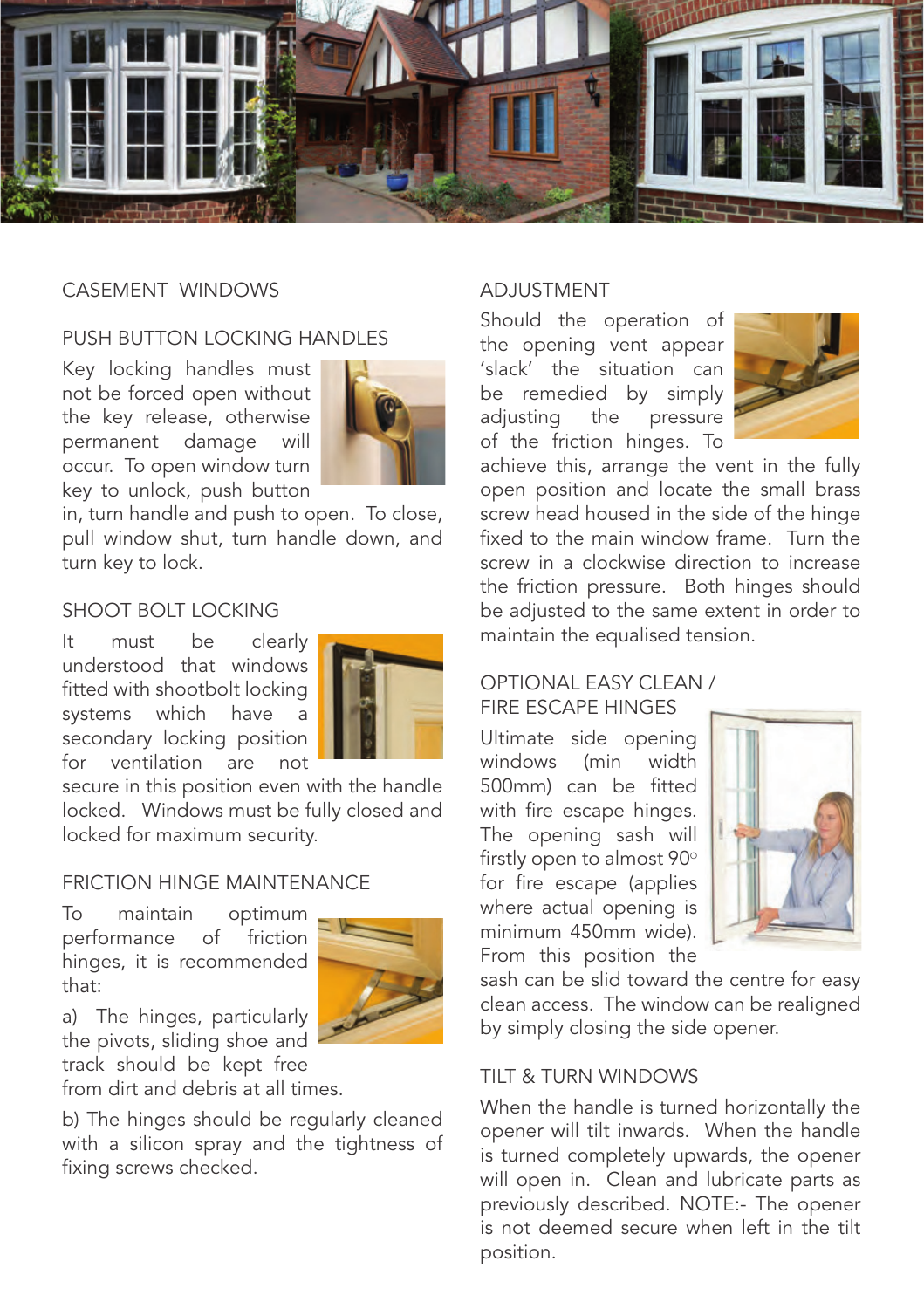

#### RESIDENTIAL/FRENCH DOORS

After washing as instructed, ensure that all accumulated dirt and deposits are flushed out from the various drainage slots situated in the sill of the outer frame. Lubrication of the lock should be achieved with a silicon spray designed for the purpose. This is particularly important where the lock mechanism is exposed to attack from either salt or other chemicals in the local atmosphere. Hinges should be inspected and lubricated from time to time. Make sure to wipe off any surplus in all instances.

#### MULTI-POINT DOOR LOCK

## LOCKING THE DOOR

Lift the handle lever in an upwards direction to throw ALL security bolts, this will engage

all bolts into the relevant keep. To deadlock the Multi-point lock turn the key one full turn towards lock; this will secure all the bolts. In this condition the handle cannot be pushed down.



#### UNLOCKING THE DOOR

Turn the key one full turn away from lock. This will disengage the deadlocking security. In order to retract the security bolts, push the handle lever in a downwards direction, the door is free to open.

On front doors with pad handles an extra turn of the key towards the lock is required to release the latch and open the door.



## FRENCH DOORS

To unlock the leading door follow instructions as per Residential Doors. To unlock the slave door pull internal handle downwards to release top and bottom bolts.

To lock doors, close slave door first, pull handle upwards to engage top and bottom bolts, then close leading door and lock as per Residential Doors. The external handle of the slave door is for aesthetic purposes only and remains in a fixed position.

## PATIO DOORS (IN-LINE SLIDING)

The life of the lock cylinder and mechanism can be lengthened by regular lubrication with a silicon spray specifically designed for the purpose. Under no



circumstances should the key channel or cylinder core be oiled.

To lock, lower the lever on handle to its fullest extent to engage locks, insert key in cylinder and turn towards the lock until it clicks. Key can then be removed.

To unlock, insert key and turn away from the lock, push black lever up to its fullest extent to disengage locking pins. Door will now slide open.